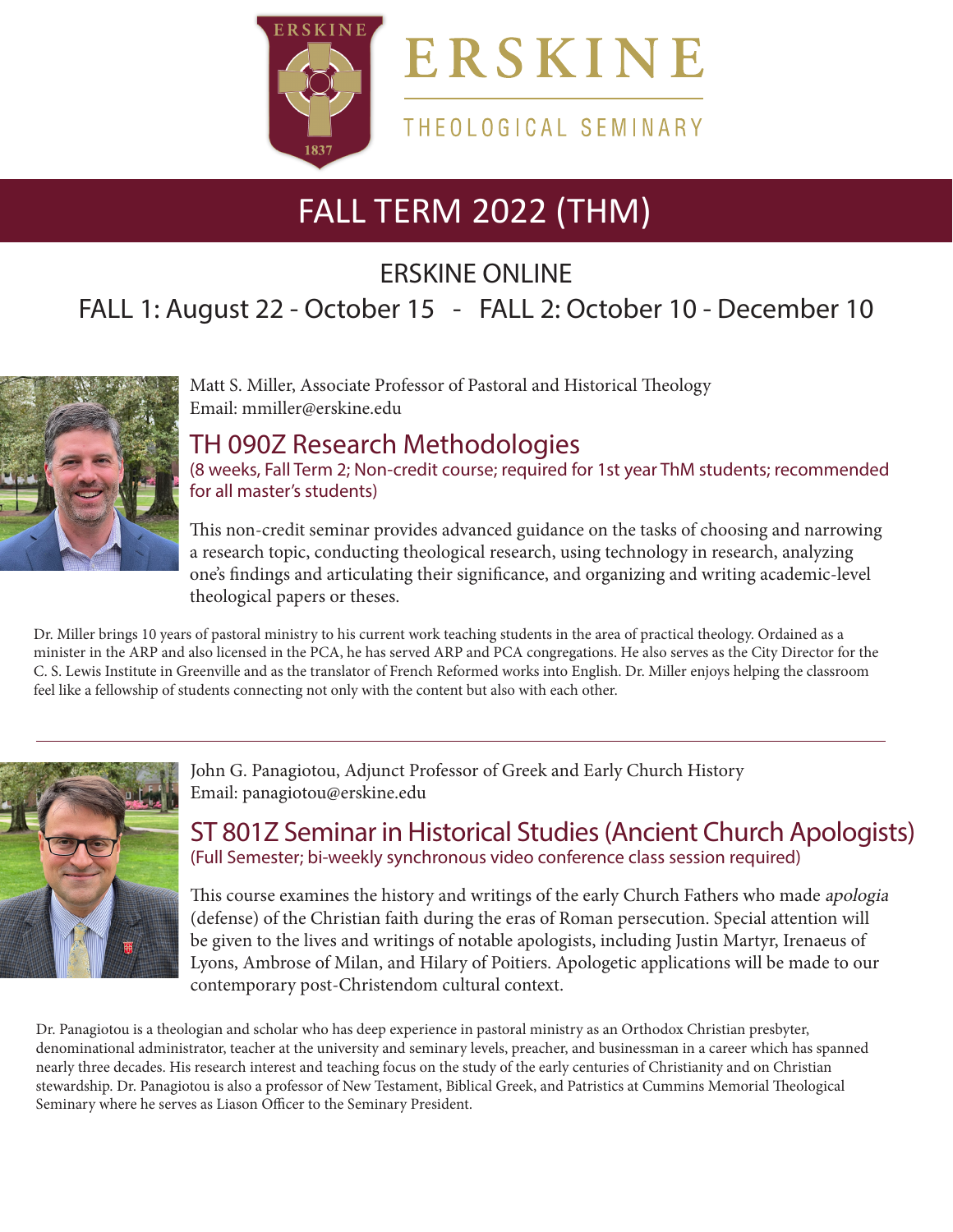

ERSKINE

THEOLOGICAL SEMINARY

# FALL TERM 2022 (DMin)

# Due West and Online



R.J. Gore, Professor of Systematic Theology Email: rgore@erskine.edu

DN 956 Theology of Worship in Contemporary Discussion (4 Mondays: 8/29, 9/26, 10/24, 11/21; 9:00am - 5:00pm; in-person and synchronous video conference for distance students)

This course is a comparative study of the different theologies of worship most frequently advanced today. The theologies of worship associated with the Second Vatican Council, high church Anglicanism, the contemporary Christian worship movement, the Charismatic movement, and the church growth movement are discussed and critiqued in light of Scripture and a Reformed theology of worship. This course is intended for working pastors and more advanced students.

In 2015, Dr. Gore retired as an Army Chaplain (Colonel) after twenty-nine years of Active and Reserve service. He has been the pastor of a small church and has held many leadership roles in his presbytery and denomination. He has authored two books, contributed to a volume of sermons from Operation Iraqi Freedom, and has published numerous articles in various journals and periodicals. He is a minister in the Associate Reformed Presbyterian Church.

## Greenville and Online



Mark E. Ross, The First Presbyterian Church - John R. de Witt Chair of Theology Email: ross@erskine.edu

DC 920 The Westminster Assembly Then and Now (4 Saturdays: 9/10, 10/8, 11/12, 12/3; 9:00am - 5:00pm; in-person and synchronous video conference for distance students)

This course examines the Westminster assembly in its historical context, looking at both its accomplishments and its failures in the light of its stated goals in the Solemn League and Covenant. The influence of this assembly in the history of the church will be traced and the lessons and applications for today's church will be explored.

Dr. Ross brings 30 years of pastoral ministry to his current work of training leaders for the church. His writings include Let's Study Matthew (Banner of Truth, 2009) and "The Inerrancy of Holy Scripture" in The Reformation Study Bible (Reformation Trust, 2015). He is a minister in the Associate Reformed Presbyterian Church. Education: B.A., University of Pittsburgh, 1974; M.Div., Pittsburgh Theological Seminary, 1979; Ph.D., University of Keele, England, 1984.